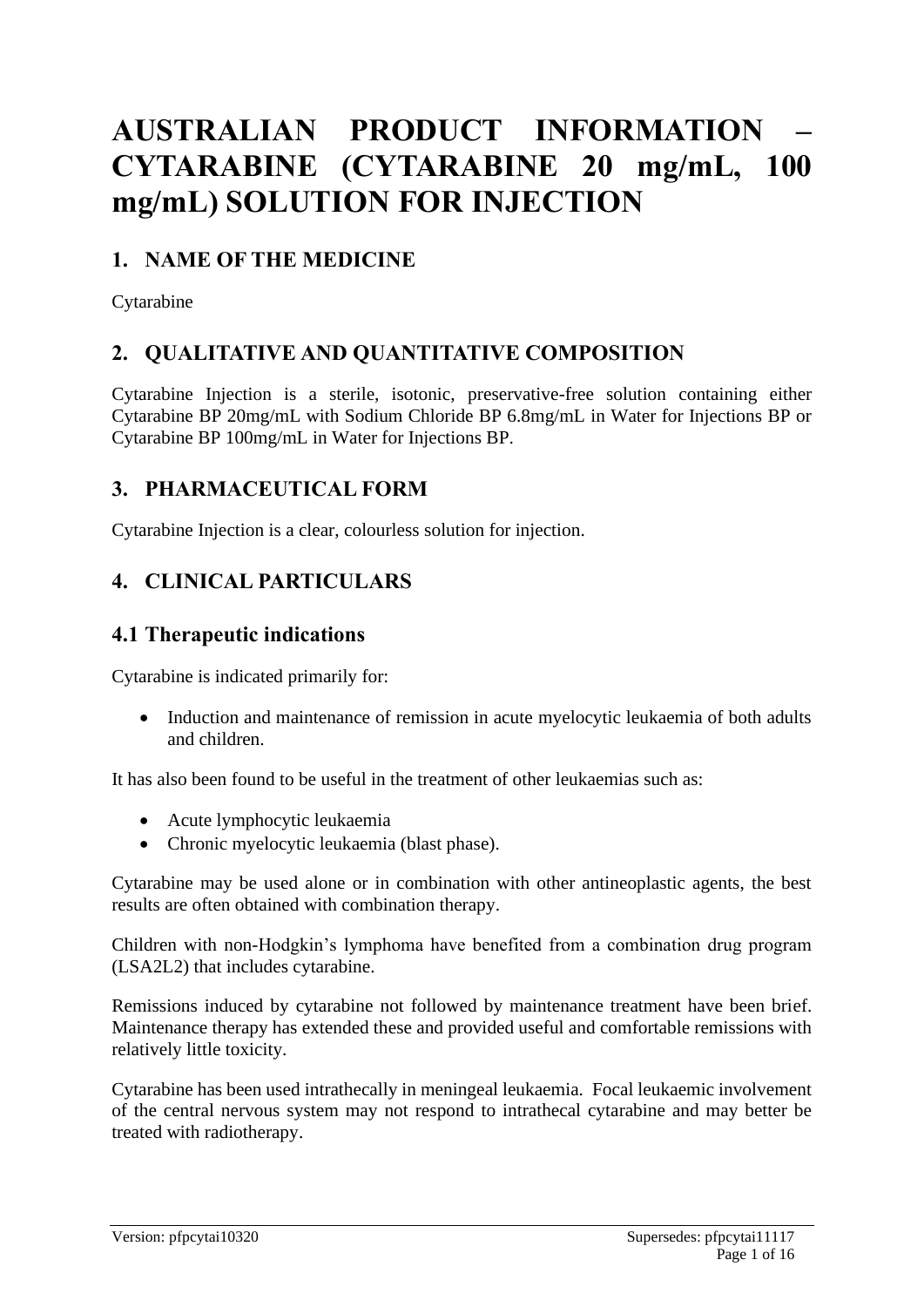# **4.2 Dose and method of administration**

Cytarabine may be administered by intravenous injection or infusion, or subcutaneously. It has been administered intrathecally as a special application.

Thrombophlebitis has occurred at the site of drug injection or infusion in some patients, and rarely patients have noted pain and inflammation at subcutaneous injection sites. In most instances, however, the drug has been well tolerated.

Patients can tolerate higher total doses when they receive the drug by rapid intravenous injection as compared with slow infusion. This phenomenon is related to the drug's rapid inactivation and brief exposure of susceptible normal and neoplastic cells to significant levels after rapid injection. Normal and neoplastic cells seem to respond in somewhat parallel fashion to these different modes of administration and no clear-cut clinical advantage has been demonstrated for either.

Dose regimens are usually at the discretion of the attending physician. Clinical and haematological responses and tolerance vary between patients and a dose which gives optimal therapeutic effect with minimum toxicity should be used.

#### **Normal Adult Dosage, Single Agent Therapy**

Doses of up to 200 mg/m<sup>2</sup> daily as a continuous intravenous infusion for five days (120 hours) repeated at approximately two weekly intervals have been used. Modification must be made based on results of daily haematological monitoring.

After each five day treatment, drug therapy should be withdrawn to allow for bone marrow recovery.

Dilutions of cytarabine should be made in Glucose 5% or Sodium Chloride 0.9% Intravenous Infusions to concentrations as low as 0.1mg/mL. In order to reduce any microbiological hazard it is recommended that dilution should be effected immediately prior to use and infusion commenced as soon as practicable after preparation of the admixture. Infusion should be completed within 24 hours of preparation and any residue discarded. Any storage should be between 2-8°C, protected from light.

#### **Maintenance of Acute Myelocytic Leukaemia in Adults**

Maintenance programs are generally modifications of induction programs. Similar schedules of drug therapy to those used for induction are normally employed. Most programs have a greater interval between courses of therapy during remission maintenance.

#### **Induction and Maintenance of Acute Myelocytic Leukaemia (AML) in Children**

Childhood AML has been shown to respond better than adult AML given similar regimes. Where the adult dosage is given in terms of body weight or surface area, the paediatric dosage may be calculated on the same basis, being adjusted on the consideration of such factors as age, body weight or body surface area.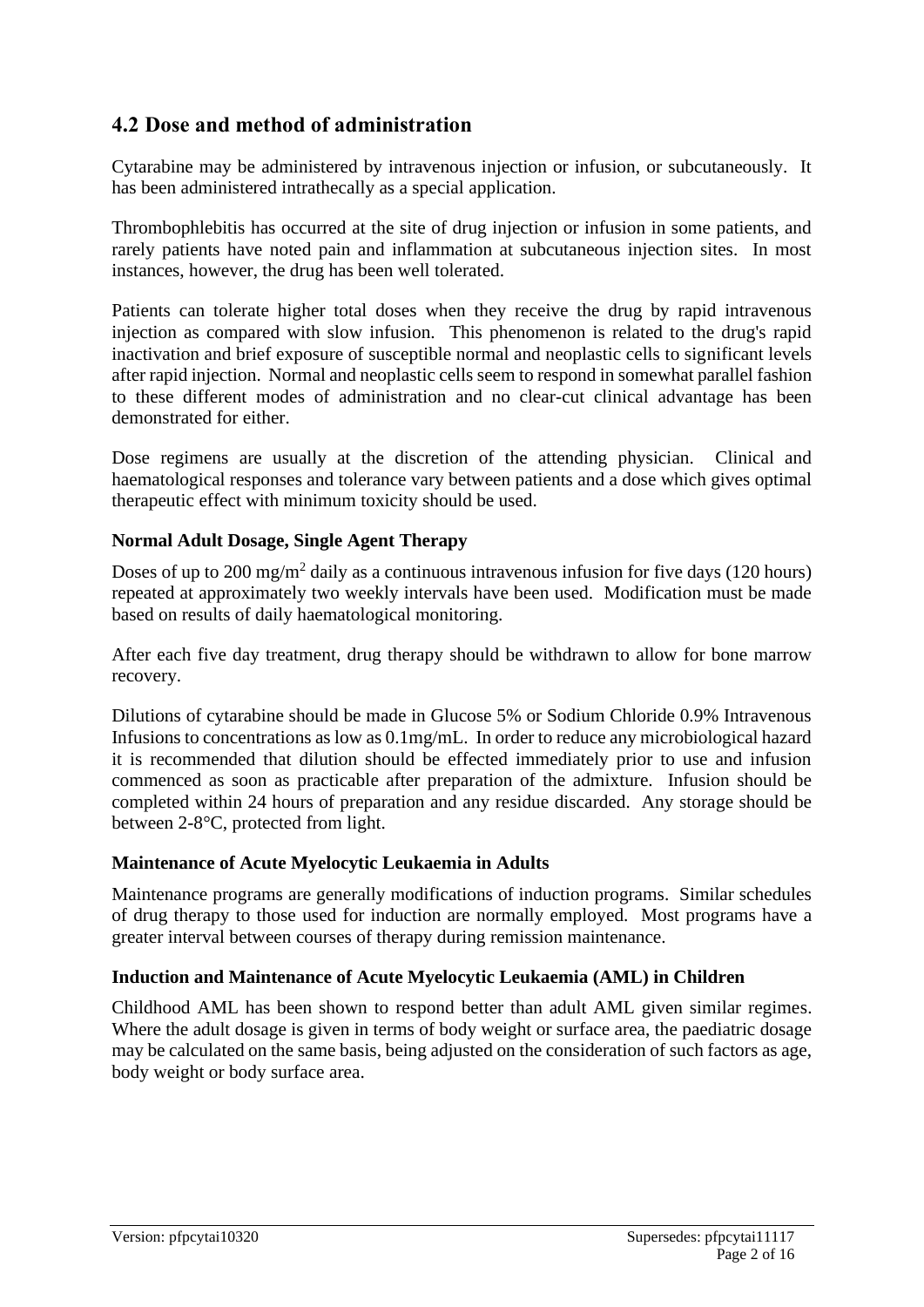#### **Conditions Requiring Dosage Adjustment**

### **Myelosuppression**

The dose of cytarabine should be modified if signs of severe myelosuppression appear, e.g. consideration of discontinuation of the drug if the polymorphonuclear granulocyte count falls below 1 x  $10^9$ L or the platelet count falls below 50 x  $10^9$ L.

### **Combination Therapy**

Dosage modifications may have to be made when cytarabine is used in combination with other myelosuppressive drugs. Before instituting a programme of combined therapy, the physician should be familiar with the adverse effects, precautions, contraindications and warnings applicable to all the drugs in the programme.

### **Intrathecal Use in Meningeal Leukaemia**

Cytarabine has been used intrathecally in acute leukaemia in doses ranging from  $5 \text{ mg/m}^2$  to 75 mg/m<sup>2</sup> of body surface area. The frequency of administration varied from once a day for 4 days to once every 4 days. The most frequently used dose was  $30 \text{ mg/m}^2$  every 4 days until cerebrospinal fluid findings were normal, followed by one additional treatment. The dosage schedule is usually governed by the type and severity of central nervous system manifestations and the response to previous therapy.

Cytarabine has been used intrathecally with hydrocortisone sodium succinate and methotrexate, both as prophylaxis in newly diagnosed children with acute lymphocytic leukaemia, as well as in the treatment of meningeal leukaemia. It has been reported that prophylactic triple therapy has prevented late CNS disease and given overall cure and survival rates similar to those seen in patients in whom CNS radiation and intrathecal methotrexate were used as initial CNS prophylaxis. The dose of cytarabine was  $30 \text{ mg/m}^2$ , hydrocortisone sodium succinate 15 mg/m<sup>2</sup>, and methotrexate 15 mg/m<sup>2</sup> (an absolute maximum single dose of 15 mg of methotrexate). The physician should be aware of this regimen and note that methotrexate dosage in paediatric patients is otherwise based on age rather than body surface area.

Prophylactic triple therapy following the successful treatment of the acute meningeal episode may be useful. The physician should familiarise himself with the current literature before instituting such a program.

#### **Incompatibilities**

Cytarabine must not be mixed with other medicinal products except those mentioned above. Cytarabine has been known to be physically incompatible with heparin, insulin, fluorouracil, penicillins such as oxacillin and penicillin G sodium, and methylprednisolone sodium succinate.

#### **Handling Precautions**

As with all antineoplastic agents, trained personnel should prepare Cytarabine Injection. This should be performed in a designated area (preferably a cytotoxic laminar flow cabinet). Protective gown, mask, gloves and appropriate eye protection should be worn when handling cytarabine. Where solution accidentally contacts skin or mucosa, the affected area should be immediately washed thoroughly with soap and water. It is recommended that pregnant personnel not handle cytotoxic agents such as cytarabine.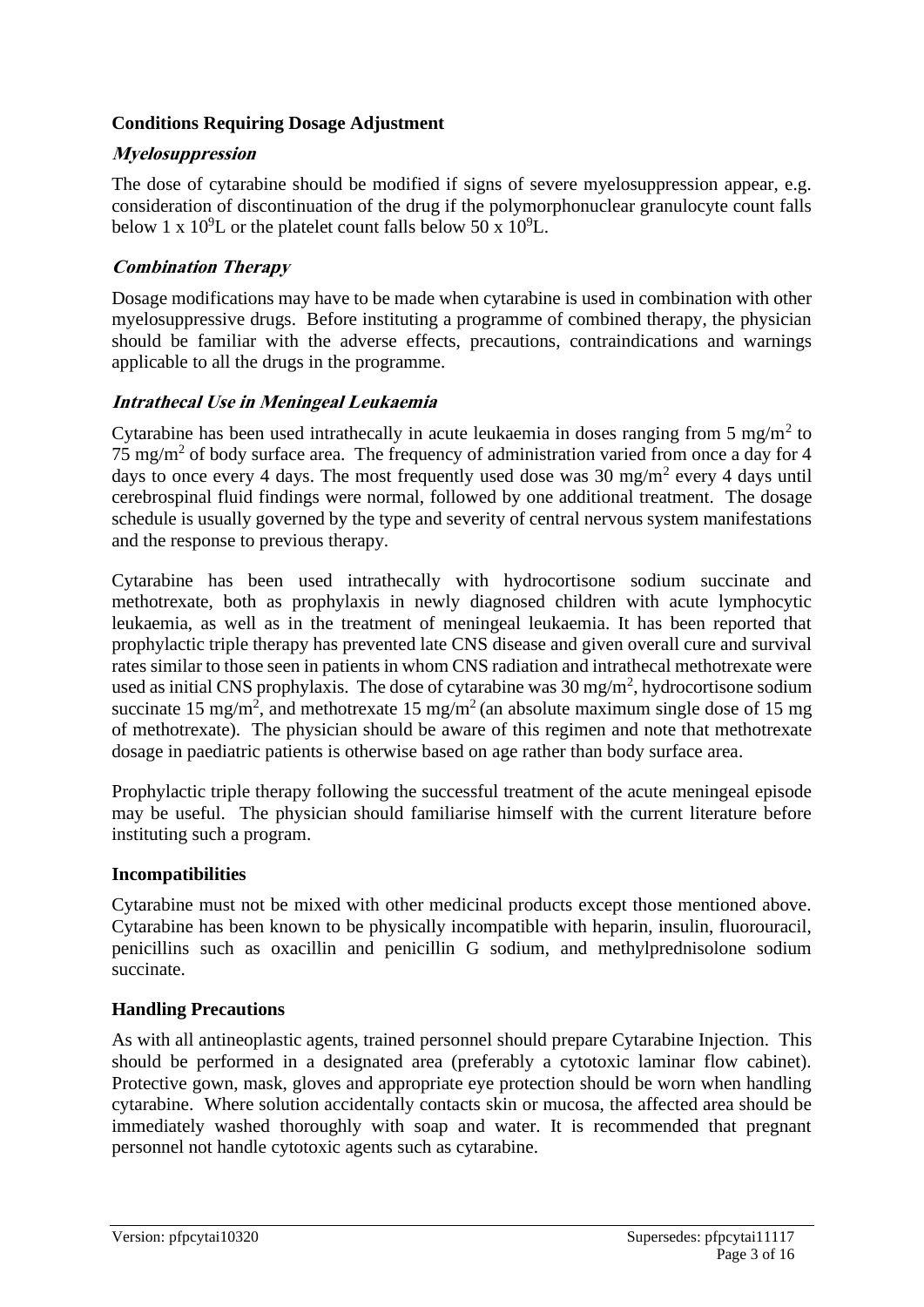Luer-Lock fitting syringes are recommended. Large bore needles are recommended to minimise pressure and possible formation of aerosols. Aerosols may also be reduced by using a venting needle during preparation.

Items used to prepare cytarabine, or articles associated with body waste, should be disposed of by placing in a double sealed polythene bag and incinerating at 1100°C.

### **Spills and Disposal**

If spills occur, restrict access to the affected area. Wear two pairs of gloves (latex rubber), a respirator mask, a protective gown and safety glasses. Limit the spread of the spill by covering with a suitable material such as absorbent towel or adsorbent granules. Spills may also be treated with 5% sodium hypochlorite. Collect up absorbent/adsorbent material and other debris from spill and place in a leak proof plastic container and label accordingly. Cytotoxic waste should be regarded as hazardous or toxic and clearly labelled `CYTOTOXIC WASTE FOR INCINERATION AT 1100°C'. Waste material should be incinerated at 1100°C for at least 1 second. Cleanse the remaining spill area with copious amounts of water.

# **4.3 Contraindications**

Known hypersensitivity to cytarabine.

### **4.4 Special warnings and precautions for use**

Cytarabine should be administered only under constant supervision by physicians experienced in therapy with cytotoxic agents and only when the potential benefits of cytarabine therapy outweigh the possible risks. Patients should be treated in a facility with laboratory and supportive resources sufficient to monitor drug tolerance and protect and maintain a patient compromised by drug toxicity. Appropriate facilities should be available for adequate management of complications should they arise.

The main toxic effect of cytarabine is bone marrow suppression with leukopenia, thrombocytopenia and anaemia. Less serious toxicity includes nausea, vomiting, diarrhoea and abdominal pain, oral ulceration, and hepatic dysfunction.

#### **Myelosuppression**

Cytarabine is a potent bone marrow suppressant and the severity depends on the dose of the drug and schedule of administration. Therapy should be started cautiously in patients with preexisting drug-induced bone marrow suppression. Patients should undergo close medical supervision including daily assessment of leucocyte and platelet levels. Bone marrow examinations should be performed frequently after blasts have disappeared from the peripheral blood. Facilities should be available for management of complications, possibly fatal, of bone marrow suppression (infection resulting from granulocytopenia and other impaired body defences and haemorrhage secondary to thrombocytopenia). Consider suspending or modifying therapy when drug-induced marrow depression has resulted in a platelet count under 50 x  $10^9$ L or a polymorphonuclear granulocyte count under 1 x  $10^9$ L. Counts of formed elements in the peripheral blood may continue to fall after the drug is stopped and reach lowest values after drug-free intervals of 12 to 24 days. When indicated, restart therapy when definite signs of marrow recovery appear (on successive bone marrow studies). Patients whose drug is withheld until "normal" peripheral blood values are attained may escape from control.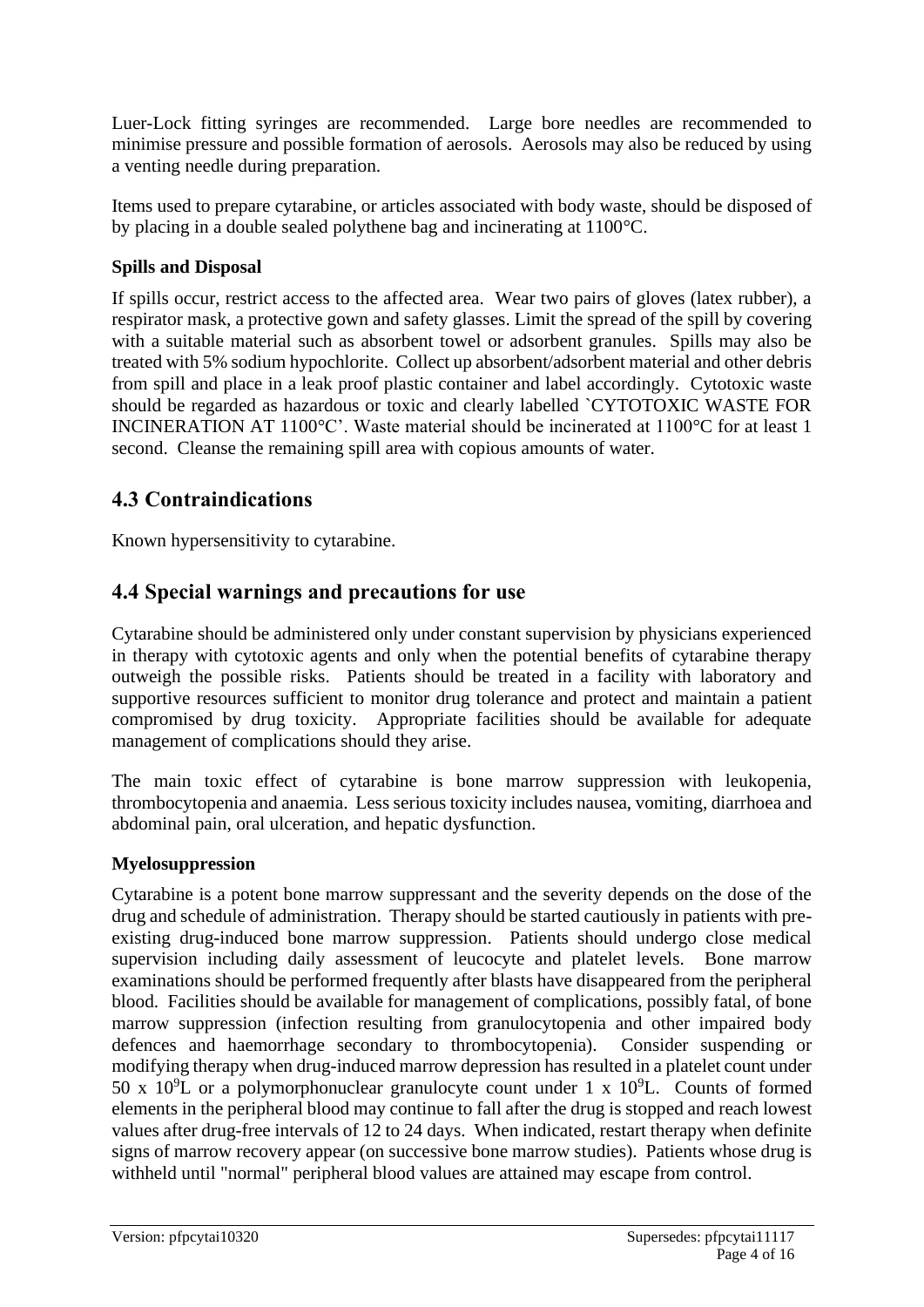#### **Intrathecal Use**

Cytarabine given intrathecally may cause systemic toxicity and careful monitoring of the haemopoietic system is indicated. Modification of other anti-leukaemia therapy may be necessary (see Section 4.2 Dose and method of administration). When cytarabine is administered both intrathecally and intravenously within a few days, there is an increased risk of spinal cord toxicity.

#### **Hepatic and/or Renal Effects**

The liver is the main site of inactivation of cytarabine and the normal dosage regimen should be used with caution in patients with pre-existing liver dysfunction or poor renal function. In particular, patients with renal or hepatic function impairment may have a higher likelihood of CNS toxicity after high-dose treatment with cytarabine.

#### **Monitoring**

Periodic checks of bone marrow, liver and kidney functions should be performed in patients receiving cytarabine.

#### **Neurological**

Cases of severe neurological adverse reactions that ranged from headache to paralysis, coma and stroke-like episodes have been reported mostly in juveniles and adolescents given intravenous cytarabine in combination with intrathecal methotrexate.

#### **Hyperuricaemia**

Like other cytotoxic drugs, cytarabine may induce hyperuricaemia secondary to rapid lysis of neoplastic cells. The clinician should monitor the patient's blood uric acid level and be prepared to use such supportive and pharmacological measures as might be necessary to control this problem.

#### **Anaphylaxis**

Anaphylactic reactions have occurred with cytarabine treatment. Anaphylaxis that resulted in acute cardiopulmonary arrest and required resuscitation has been reported. This occurred immediately after intravenous administration of cytarabine.

#### **Acute Pancreatitis**

Acute pancreatitis has been reported to occur in patients being treated with cytarabine who have had prior treatment with L-asparaginase.

#### **Immunosuppressant Effects/Increased Susceptibility to Infections**

Administration of live or live-attenuated vaccines in patients immunocompromised by chemotherapeutic agents including cytarabine, may result in serious or fatal infections. Vaccination with a live vaccine should be avoided in patients receiving cytarabine. Killed or inactivated vaccines may be administered; however, the response to such vaccines may be diminished.

#### **Vomiting**

When large intravenous doses are given quickly, patients are frequently nauseated and may vomit for several hours post injection. The severity is less if the solution is infused.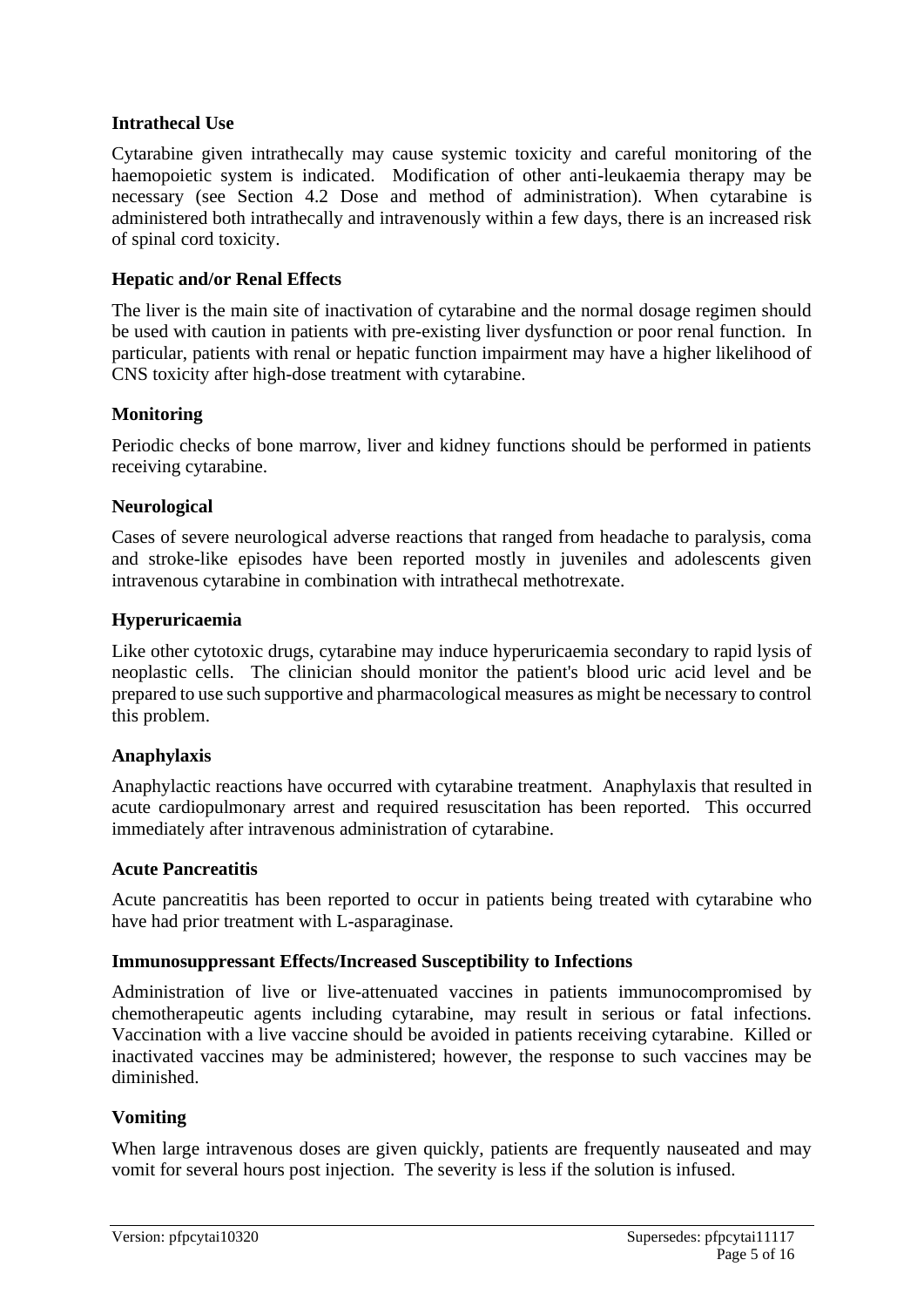#### **Conventional Dose Schedules**

Abdominal tenderness (peritonitis) and guaiac positive colitis, with concurrent neutropenia and thrombocytopenia, have been reported in patients treated with conventional doses of cytarabine in combination with other drugs. Patients have responded to nonoperative medical management. Delayed progressive ascending paralysis resulting in death has been reported in children with AML following intrathecal and intravenous cytarabine at conventional doses in combination with other drugs.

#### **Experimental Doses**

Severe and at times fatal CNS, GI and pulmonary toxicity (different from that seen with conventional therapy regimens of cytarabine) have been reported following some experimental dose schedules of cytarabine. These reactions include reversible corneal toxicity, and haemorrhagic conjunctivitis (which may be prevented or diminished by prophylaxis with a local corticosteroid eye drop); usually reversible cerebral and cerebellar dysfunction (including personality changes, somnolence and coma); severe gastrointestinal ulceration (including pneumatosis cystoides intestinalis leading to peritonitis); sepsis and liver abscess; pulmonary oedema, liver damage with increased hyperbilirubinaemia; bowel necrosis; and necrotising colitis.

Severe sometimes fatal pulmonary toxicity, adult respiratory distress syndrome and pulmonary oedema have occurred following high dose schedules with cytarabine therapy. A syndrome of sudden respiratory distress, rapidly progressing to pulmonary oedema and radiographically pronounced cardiomegaly has been reported following experimental high dose therapy with cytarabine used for the treatment of relapsed leukaemia. The outcome of this syndrome can be fatal.

Cases of cardiomyopathy with subsequent death have been reported following experimental high dose therapy with cytarabine and cyclophosphamide therapy when used for bone marrow transplant preparation. This may be schedule dependent.

Peripheral motor and sensory neuropathies after consolidation with high dose cytarabine, daunorubicin and asparaginase have occurred in adult patients with non-lymphocytic leukaemia. Patients treated with high dose cytarabine should be observed for neuropathy since dose schedule alterations may be needed to avoid irreversible neurologic disorders.

Rarely, severe skin rash, leading to desquamation has been reported. Complete alopecia is more commonly seen with experimental high dose therapy than with standard cytarabine treatment programs.

#### **Use in the elderly**

No data available

#### **Paediatric use**

No data available

#### **Effects on laboratory tests**

No data available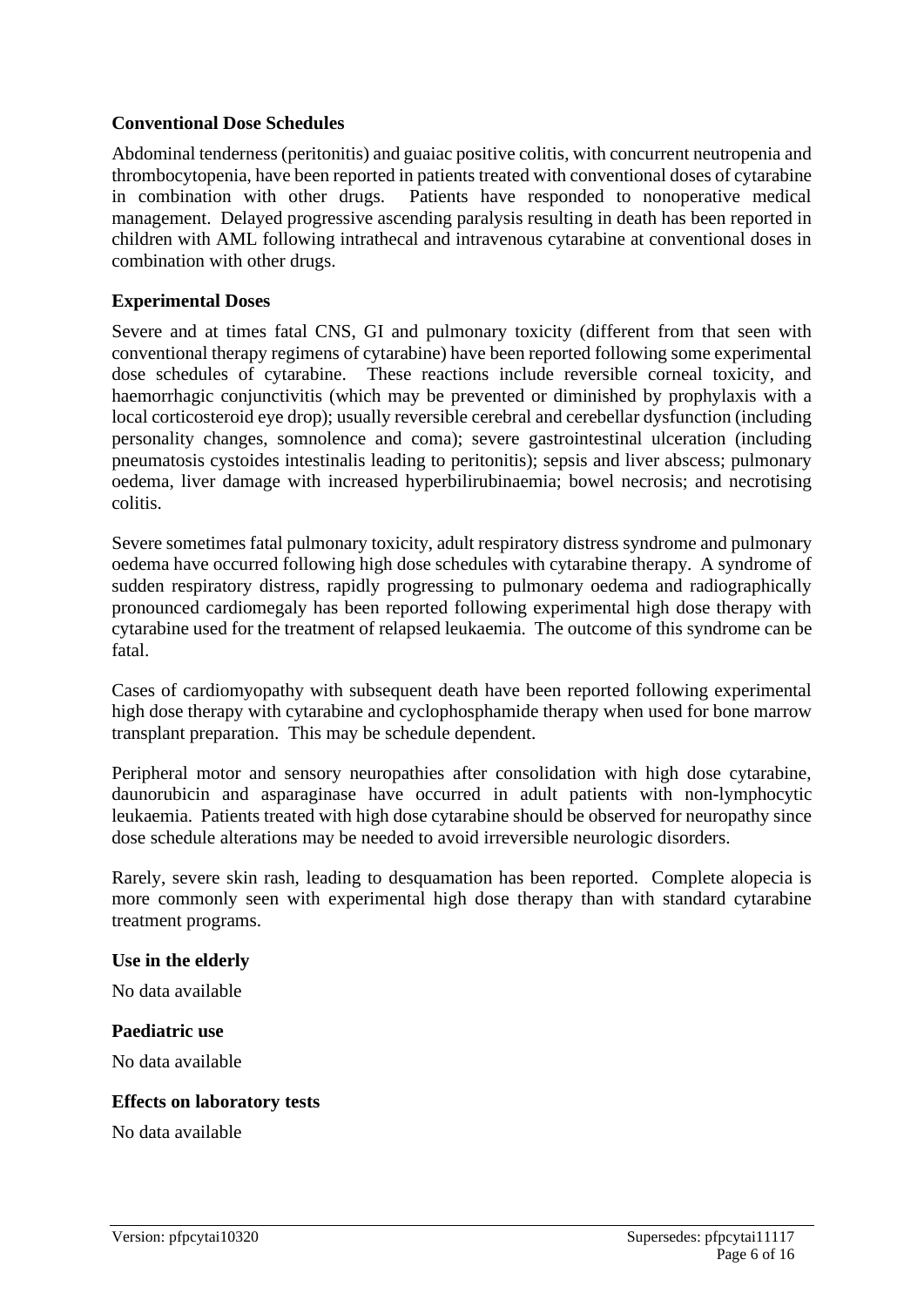# **4.5 Interactions with other medicines and other forms of interactions**

#### **Methotrexate**

Intravenous cytarabine given concomitantly with intrathecal methotrexate may increase the risk of severe neurological adverse reactions such as headache, paralysis, coma and stroke like episodes (see Section 4.4 Special warnings and precautions for use).

Cytarabine has been reported to inhibit the cellular uptake of methotrexate, thus reducing its effectiveness. Conversely, methotrexate has been reported to reduce the cellular activity of cytarabine. These factors should be taken into consideration if the two drugs are used concomitantly.

#### **Digoxin**

Reversible decreases in steady-state plasma digoxin concentrations and renal glycoside excretion were observed in patients receiving beta-acetyldigoxin and chemotherapy regimens containing cyclophosphamide, vincristine and prednisone with or without cytarabine or procarbazine. Steady-state plasma digitoxin concentrations did not appear to change. Therefore, monitoring of plasma digoxin levels may be indicated in patients receiving similar combination chemotherapy regimens. The utilisation of digitoxin for such patients may be considered as an alternative.

#### **Gentamicin**

An *in vitro* interaction study between gentamicin and cytarabine showed a cytarabine related antagonism for the susceptibility of *K. pneumoniae* strains. This study suggests that in patients on cytarabine being treated with gentamicin for a *K. pneumoniae* infection, the lack of a prompt therapeutic response may indicate the need for re-evaluation of antibacterial therapy.

#### **Fluorocytosine**

Clinical evidence in one patient showed possible inhibition of fluorocytosine efficacy therapy with cytarabine. This may be due to potential competitive inhibition of its uptake.

### **4.6 Fertility, pregnancy and lactation**

#### **Effects on fertility**

No data available

#### **Use in pregnancy – Pregnancy Category D**

Cytarabine is known to be teratogenic in some animal species and its use in pregnant women is not recommended. Cytarabine should only be used in women of child-bearing potential if the expected benefits outweigh the risks of therapy and adequate contraception is used.

A review of the literature has shown 32 reported cases where cytarabine was given during pregnancy, either alone or in combination with other cytotoxic agents: Eighteen normal infants were delivered. Four of these had first trimester exposure. Five infants were premature or of low birth weight. Twelve of the 18 normal infants were followed up at ages ranging from 6 weeks to 7 years, and showed no abnormalities. One apparently normal infant died at 90 days of gastroenteritis.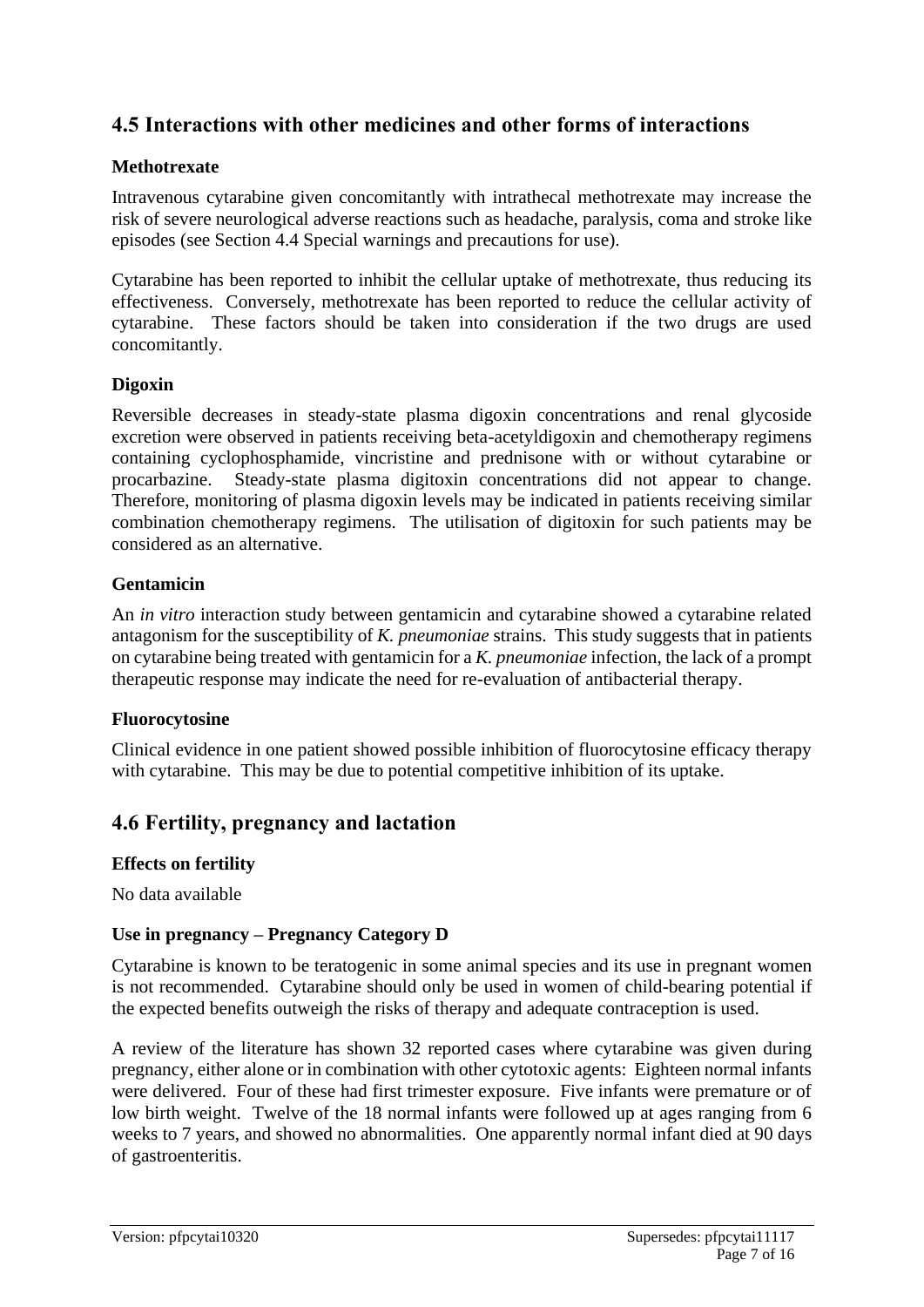Two cases of congenital abnormalities have been reported, one with upper and lower distal limb defects, and the other with extremity and ear deformities. Both of these cases had first trimester exposure. There were seven infants with various problems in the neonatal period, including pancytopenia; transient depression of WBC, haematocrit or platelets; electrolyte abnormalities; transient eosinophilia; and one case of increased IgM levels and hyperpyrexia possibly due to sepsis. Six of the seven infants were also premature. The child with pancytopenia died at 21 days of sepsis.

Therapeutic abortions were done in five cases. Four fetuses were grossly normal, but one had an enlarged spleen and another showed Trisomy C chromosome abnormality in the chorionic tissue.

Because of the potential for abnormalities with cytotoxic therapy, particularly during the first trimester, a patient who is or who may become pregnant while on cytarabine should be apprised of the potential risk to the foetus and the advisability of pregnancy continuation. There is a definite, but considerably reduced risk if therapy is initiated during the second or third trimester. Although normal infants have been delivered to patients treated in all three trimesters of pregnancy, follow-up of such infants would be advisable.

#### **Use in lactation**

It is not known whether cytarabine is excreted in breast milk so breast feeding should be discontinued during cytarabine therapy in lactating women.

### **4.7 Effects on ability to drive and use machines**

The effects of this medicine on a person's ability to drive and use machines were not assessed as part of its registration.

### **4.8 Adverse effects (undesirable effects)**

#### **Summary of Safety Profile (see also Section 4.4 Special warnings and precautions for use)**

#### **Haematological**

Myelosuppression: Cytarabine is a potent bone marrow suppressant and anaemia, leucopenia, thrombocytopenia, reduced reticulocytes and megaloblastosis can be expected. The severity of these effects is dose and schedule dependent. Cellular changes in the morphology of bone marrow and peripheral smears can be expected.

Following 5-day constant infusions or acute injections of 50 mg/m<sup>2</sup> to 600 mg/m<sup>2</sup>, white cell depression follows a biphasic course. Regardless of initial count, dosage level, or schedule, there is an initial fall starting the first 24 hours with a nadir at days 7-9. This is followed by a brief rise which peaks around the twelfth day. A second and deeper fall reaches nadir at days 15-24. Then there is a rapid rise to above baseline in the next 10 days. Platelet depression is noticeable at 5 days with a peak depression occurring between days 12-15. Thereupon, a rapid rise to above baseline occurs in the next 10 days.

#### **Gastrointestinal**

Nausea and vomiting are common and are more severe following rapid intravenous infusion.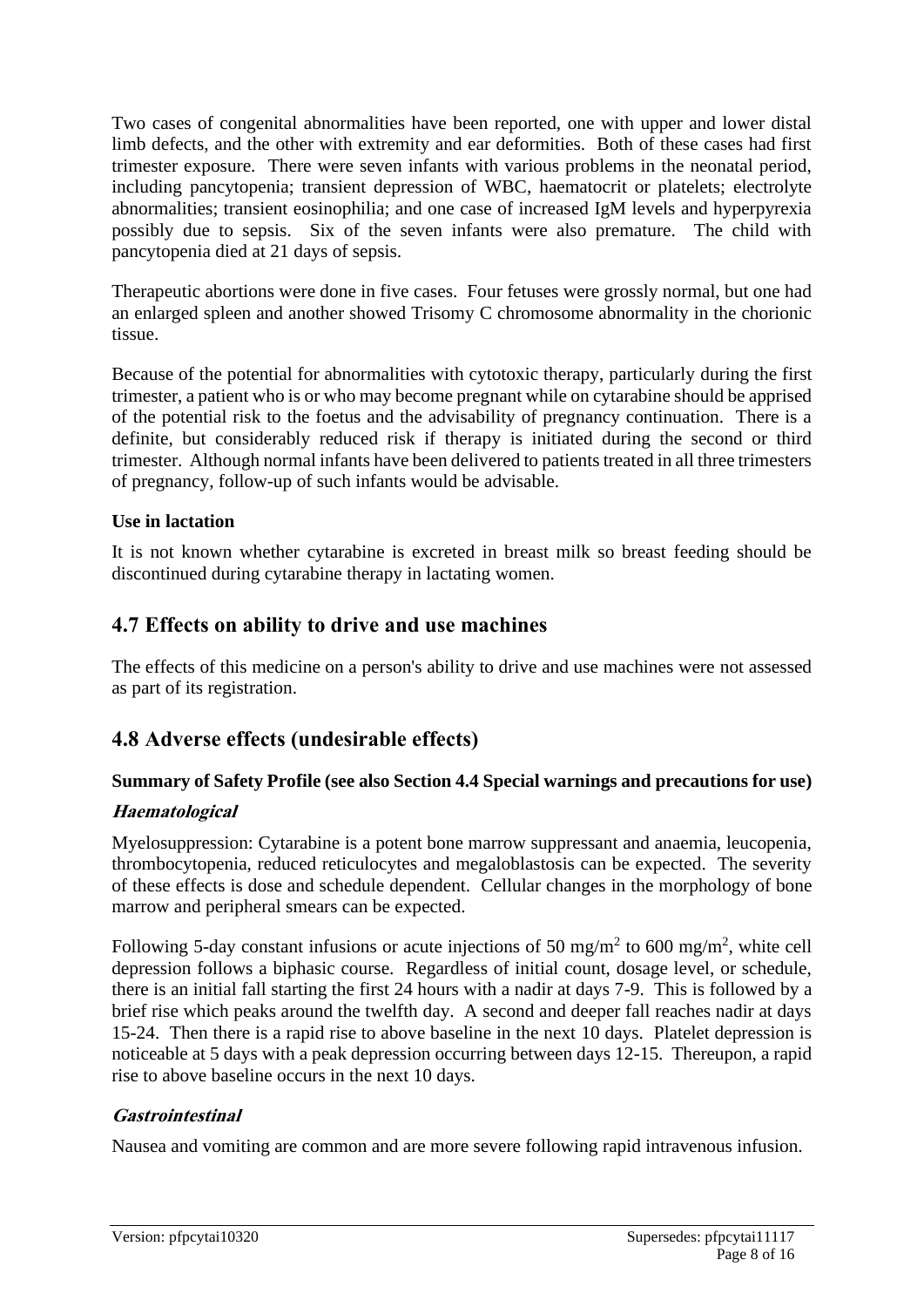#### **Cytarabine (Ara-C) Syndrome**

A cytarabine syndrome characterised by fever, myalgia, bone pain, occasionally chest pain, maculopapular rash, conjunctivitis and malaise has been reported. It usually occurs 6 - 12 hours following drug administration. Corticosteroids have been shown to be beneficial in treating or preventing this syndrome. If the symptoms of the syndrome are deemed treatable, corticosteroids should be contemplated as well as continuation of therapy with cytarabine.

#### **Infectious Complications**

Viral, bacterial, fungal, parasitic, or saprophytic infections, in any location in the body, may be associated with the use of cytarabine alone or in combination with other immunosuppressive agents following immunosuppressant doses that affect cellular or humoral immunity. These infections may be mild, but can be severe and at times fatal.

#### **Tabulated Summaries of Adverse Effects**

The reported adverse reactions are listed below by System Organ Class and by frequency. Frequencies are defined as: Very common  $(>10\%)$ , Common  $(>1\%$ ,  $\leq 10\%)$ , Uncommon  $(0.1\%, \leq 1\%)$ , Rare  $(0.01\%, \leq 0.1\%)$ , and Frequency not known (cannot be estimated from available data).

| <b>Infections and Infestations</b>                     |                                                                                                                                         |  |
|--------------------------------------------------------|-----------------------------------------------------------------------------------------------------------------------------------------|--|
| Very common                                            | Sepsis, pneumonia, infection <sup>a</sup>                                                                                               |  |
| Uncommon                                               | Injection site cellulitis                                                                                                               |  |
| <b>Blood and Lymphatic System Disorders</b>            |                                                                                                                                         |  |
| Very common                                            | Bone marrow failure, thrombocytopenia, anaemia, anaemia<br>megaloblastic, leukopenia, reticulocyte count decreased                      |  |
| <b>Immune System Disorders</b>                         |                                                                                                                                         |  |
| Uncommon                                               | Anaphylactic reaction <sup>b</sup> , allergic oedema                                                                                    |  |
| <b>Metabolism and Nutrition Disorders</b>              |                                                                                                                                         |  |
| Common                                                 | Anorexia                                                                                                                                |  |
| <b>Nervous System Disorders</b>                        |                                                                                                                                         |  |
| Uncommon                                               | Neurotoxicity, neuritis, dizziness, headache                                                                                            |  |
| <b>Eye Disorders</b>                                   |                                                                                                                                         |  |
| Uncommon                                               | Conjunctivitis <sup>c</sup>                                                                                                             |  |
| <b>Cardiac Disorders</b>                               |                                                                                                                                         |  |
| Frequency not known                                    | Pericarditis, sinus bradycardia                                                                                                         |  |
| <b>Vascular Disorders</b>                              |                                                                                                                                         |  |
| Common                                                 | Bleeding (all sites), thrombophlebitis                                                                                                  |  |
| <b>Respiratory, Thoracic and Mediastinal Disorders</b> |                                                                                                                                         |  |
| Uncommon                                               | Sore throat, shortness of breath                                                                                                        |  |
| <b>Gastrointestinal Disorders</b>                      |                                                                                                                                         |  |
| Very common                                            | Stomatitis, mouth ulceration, anal ulcer, anal inflammation,<br>diarrhoea, vomiting <sup>d</sup> , nausea <sup>d</sup> , abdominal pain |  |
| Uncommon                                               | Oesophagitis, oesophageal ulceration, bowel necrosis                                                                                    |  |
| Frequency not known                                    | Pancreatitis                                                                                                                            |  |

#### **Table 1: Adverse Effects Table**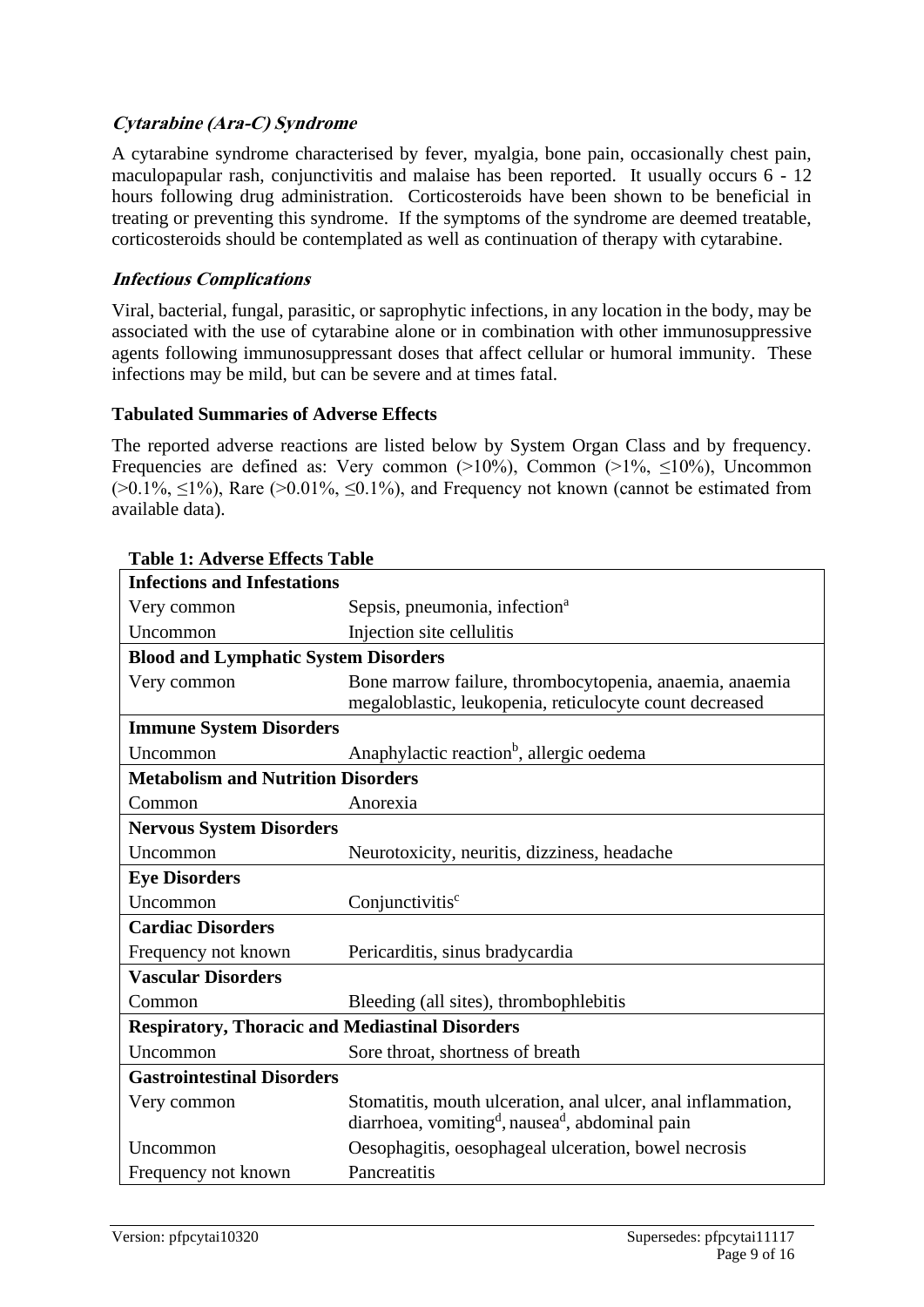| <b>Hepatobiliary Disorders</b>                               |                                                         |  |
|--------------------------------------------------------------|---------------------------------------------------------|--|
| Very common                                                  | Hepatic function abnormal                               |  |
| Uncommon                                                     | Jaundice                                                |  |
| <b>Skin and Subcutaneous Tissue Disorders</b>                |                                                         |  |
| Very common                                                  | Alopecia, rash                                          |  |
| Common                                                       | Skin ulceration                                         |  |
| Uncommon                                                     | Palmar-plantar erythrodysaesthesia syndrome, urticaria, |  |
|                                                              | pruritus, freckling                                     |  |
| <b>Musculoskeletal, Connective Tissue and Bone Disorders</b> |                                                         |  |
| Very common                                                  | Cytarabine syndrome                                     |  |
| <b>Renal and Urinary Disorders</b>                           |                                                         |  |
| Uncommon                                                     | Renal dysfunction, urinary retention                    |  |
| <b>General Disorders and Administration Site Conditions</b>  |                                                         |  |
| Very common                                                  | Pyrexia                                                 |  |
| Uncommon                                                     | Chest pain                                              |  |
| Frequency not known                                          | Injection site reaction <sup>e</sup>                    |  |
| <b>Investigations</b>                                        |                                                         |  |
| Very common                                                  | Biopsy bone marrow abnormal, blood smear test abnormal  |  |
|                                                              |                                                         |  |

<sup>a</sup>May be mild, but can be severe and at times fatal

<sup>b</sup> Resulting in cardiopulmonary arrest has been reported following intravenous administration

 $\epsilon$ May occur with rash and may be hemorrhagic with high dose therapy

<sup>d</sup> Nausea and vomiting are most frequent following rapid intravenous injection

<sup>e</sup>Pain and inflammation at subcutaneous injection site

| <b>Infections and Infestations</b>                     |                                                           |  |
|--------------------------------------------------------|-----------------------------------------------------------|--|
| Frequency not known                                    | Sepsis, liver abscess                                     |  |
| <b>Psychiatric Disorders</b>                           |                                                           |  |
| Frequency not known                                    | Personality change <sup>a</sup>                           |  |
| <b>Nervous System Disorders</b>                        |                                                           |  |
| Very common                                            | Cerebral disorder, cerebellar disorder, somnolence        |  |
| Frequency not known                                    | Coma, convulsion, peripheral motor neuropathy, peripheral |  |
|                                                        | sensory neuropathy                                        |  |
| <b>Eye Disorders</b>                                   |                                                           |  |
| Very common                                            | Haemorrhagic conjunctivitis, corneal disorder             |  |
| <b>Cardiac Disorders</b>                               |                                                           |  |
| Frequency not known                                    | Cardiomyopathy <sup>b</sup> , sinus bradycardia           |  |
| <b>Respiratory, Thoracic and Mediastinal Disorders</b> |                                                           |  |
| Very common                                            | Acute respiratory distress syndrome, pulmonary oedema     |  |
| <b>Gastrointestinal Disorders</b>                      |                                                           |  |
| Common                                                 | Necrotising colitis                                       |  |
| Frequency not known                                    | Bowel necrosis, gastrointestinal ulcer, pneumatosis       |  |
|                                                        | intestinalis, peritonitis                                 |  |

#### **Table 2: Adverse Effects Table (Experimental Dose Therapy) (see Section 4.4 Special warnings and precautions for use)**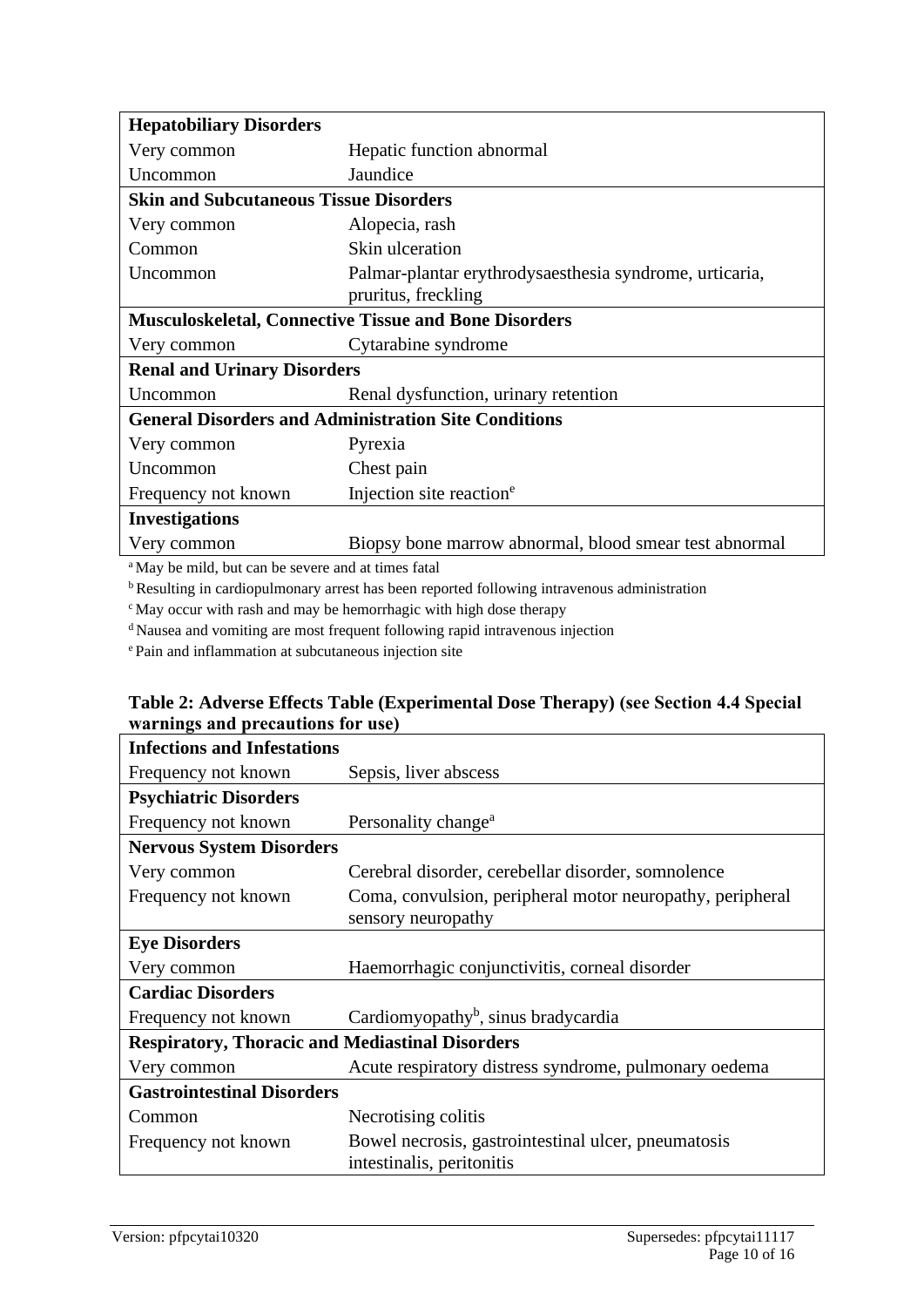| <b>Hepatobiliary Disorders</b>                                                                        |                                             |  |
|-------------------------------------------------------------------------------------------------------|---------------------------------------------|--|
| Frequency not known                                                                                   | Liver injury, hyperbilirubinaemia           |  |
| <b>Skin and Subcutaneous Tissue Disorders</b>                                                         |                                             |  |
| Common                                                                                                | Skin rash leading to desquamation, alopecia |  |
| <sup>a</sup> Personality change was reported in association with cerebral and cerebellar dysfunction. |                                             |  |

**b** With subsequent death

#### **Other Adverse Reactions**

#### **Experimental Dose Schedule**

A syndrome of sudden respiratory distress, rapidly progressing to pulmonary oedema and a radiographically pronounced cardiomegaly has been reported following experimental high dose therapy with cytarabine used for the treatment of relapsed leukemia; fatal outcome has been reported.

#### **Intermediate Dose Schedule**

A diffuse interstitial pneumonitis without clear cause that may have been related to cytarabine was reported in patients treated with experimental intermediate doses of cytarabine (1  $g/m<sup>2</sup>$ ) with and without other chemotherapeutic agents (meta-AMSA, daunorubicin, VP-16).

#### **Intrathecal Administration**

The most frequently reported adverse reactions after intrathecal administration were nausea, vomiting and fever; these reactions are mild and self-limiting. Paraplegia has been reported. Necrotising leucoencephalopathy with or without convulsions has also been reported; in some cases patients had also been treated with intrathecal methotrexate and/or hydrocortisone, as well as by central nervous system radiation. Isolated neurotoxicity has been reported. Blindness occurred in two patients in remission whose treatment consisted of combination systemic chemotherapy, prophylactic central nervous system radiation and intrathecal cytarabine. Delayed progressive ascending paralysis resulting in death has been reported in children with acute myelogenous leukaemia (AML) following intrathecal and intravenous cytarabine at conventional doses in combination with other drugs.

#### **Reporting suspected adverse effects**

Reporting suspected adverse reactions after registration of the medicinal product is important. It allows continued monitoring of the benefit-risk balance of the medicinal product. Healthcare professionals are asked to report any suspected adverse reactions at www.tga.gov.au/reportingproblems.

### **4.9 Overdose**

There is no antidote for cytarabine overdosage. Doses of 4.5  $g/m^2$  by intravenous infusion over 1 hour every 12 hours for 12 doses has caused an unacceptable increase in irreversible CNS toxicity and death. Symptoms of overdose include nausea, vomiting, diarrhoea, ulceration and bleeding of the gastrointestinal tract, myelosuppression, severe skin rash, CNS toxicity (including cerebral and cerebellar dysfunction), cardiac disorders, pulmonary and corneal toxicity, fever, myalgia, bone pain, chest pain and conjunctivitis.

For information on the management of overdose, contact the Poison Information Centre on 131126 (Australia).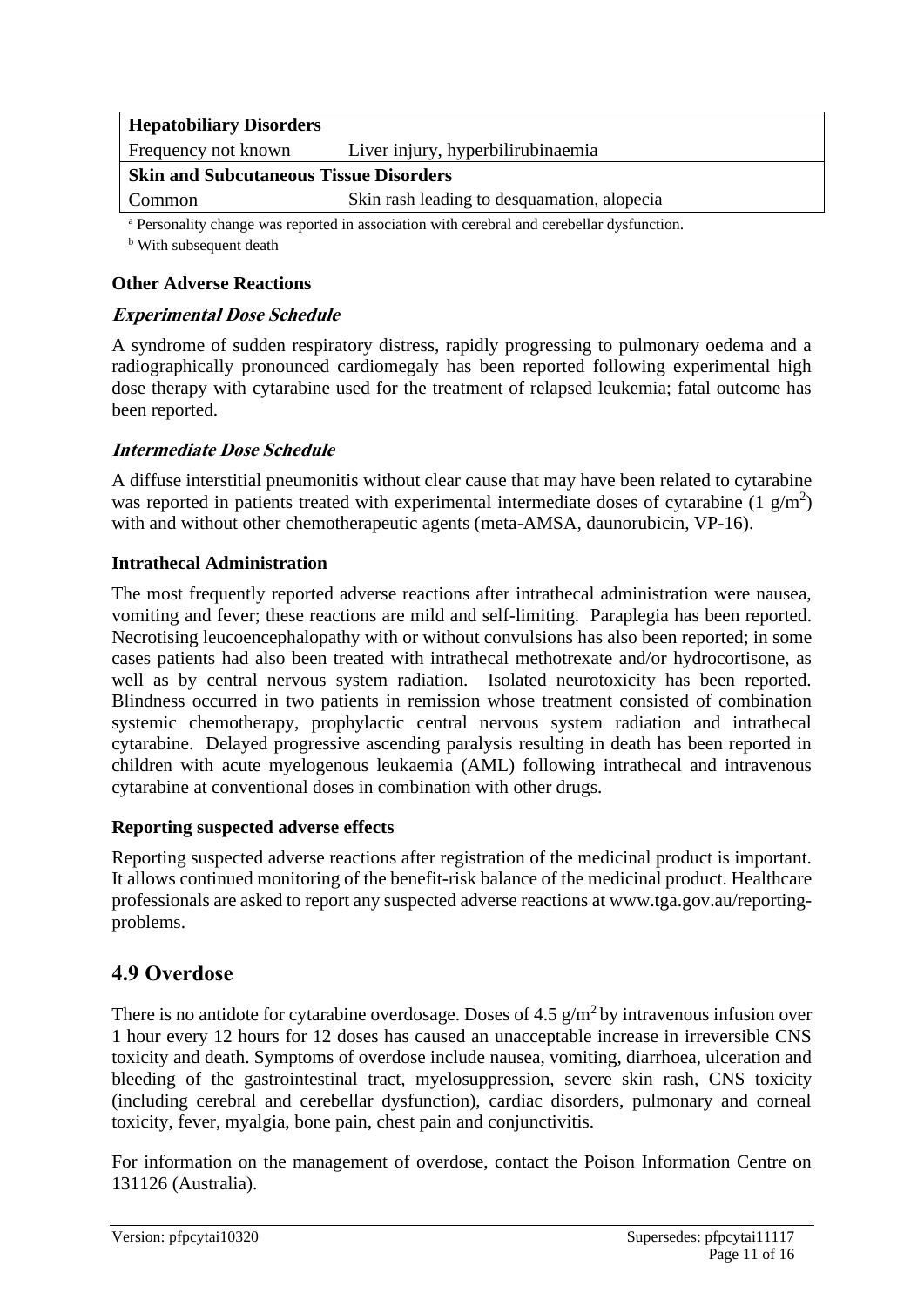# **5. PHARMACOLOGICAL PROPERTIES**

# **5.1 Pharmacodynamic properties**

#### **Class**

Antineoplastic agent.

#### **Mechanism of action**

The exact mechanism(s) of action of cytarabine has not been fully elucidated, however it appears to act through DNA synthesis inhibition. Cytarabine is cytotoxic to a wide variety of proliferating mammalian cells in culture. It exhibits cell phase specificity, primarily killing cells undergoing DNA synthesis (S-phase) and under certain conditions blocking the progression of cells from the G1 phase to the S-phase. A limited, but significant, incorporation of cytarabine into both DNA and RNA has also been reported. Extensive chromosomal damage, including chromatoid breaks, have been produced by cytarabine and malignant transformation of rodent cells in culture has been reported. Deoxycytidine prevents or delays (but does not reverse) the cytotoxic activity.

Cell culture studies have shown an antiviral effect. However, efficacy against *herpes zoster* or smallpox could not be demonstrated in controlled clinical trials.

Cytarabine is converted intracellularly to an active metabolite (cytarabine triphosphate) which inhibits DNA synthesis. The enzyme responsible for this conversion is deoxycytidine kinase which is found predominantly in the liver and possibly the kidney. Cytarabine is inactivated by the enzyme cytidine deaminase found in the intestine, kidney and liver. The ratio of the activating enzyme (deoxycytidine kinase) to the inactivating enzyme (cytidine deaminase) in cells, determines the susceptibility of the tissue to the cytotoxic effects of cytarabine. Tissues with a high susceptibility have high levels of the activating enzyme. Cytarabine has no effect on non-proliferating cells, or on proliferating cells unless in the S or DNA synthesis phase. Thus, cytarabine is a cell cycle phase-specific antineoplastic drug.

#### *Immunosuppressive Action*

Cytarabine is capable of obliterating immune responses in man during administration with little or no accompanying toxicity. Suppression of antibody responses to *E.coli-V1* antigen and tetanus toxoid have been demonstrated. This suppression was obtained during both primary and secondary antibody responses.

Cytarabine also suppressed the development of cell-mediated immune responses such as delayed hypersensitivity skin reaction to dinitrochlorobenzene. However, it had no effect on already established delayed hypersensitivity reactions.

Following 5-day courses of intensive therapy with cytarabine the immune response was suppressed, as indicated by the following parameters: macrophage ingress into skin windows; circulating antibody response following primary antigenic stimulation; lymphocyte blastogenesis with phytohaemaglutinin. A few days after termination of therapy there was a rapid return to normal.

#### **Clinical trials**

No data available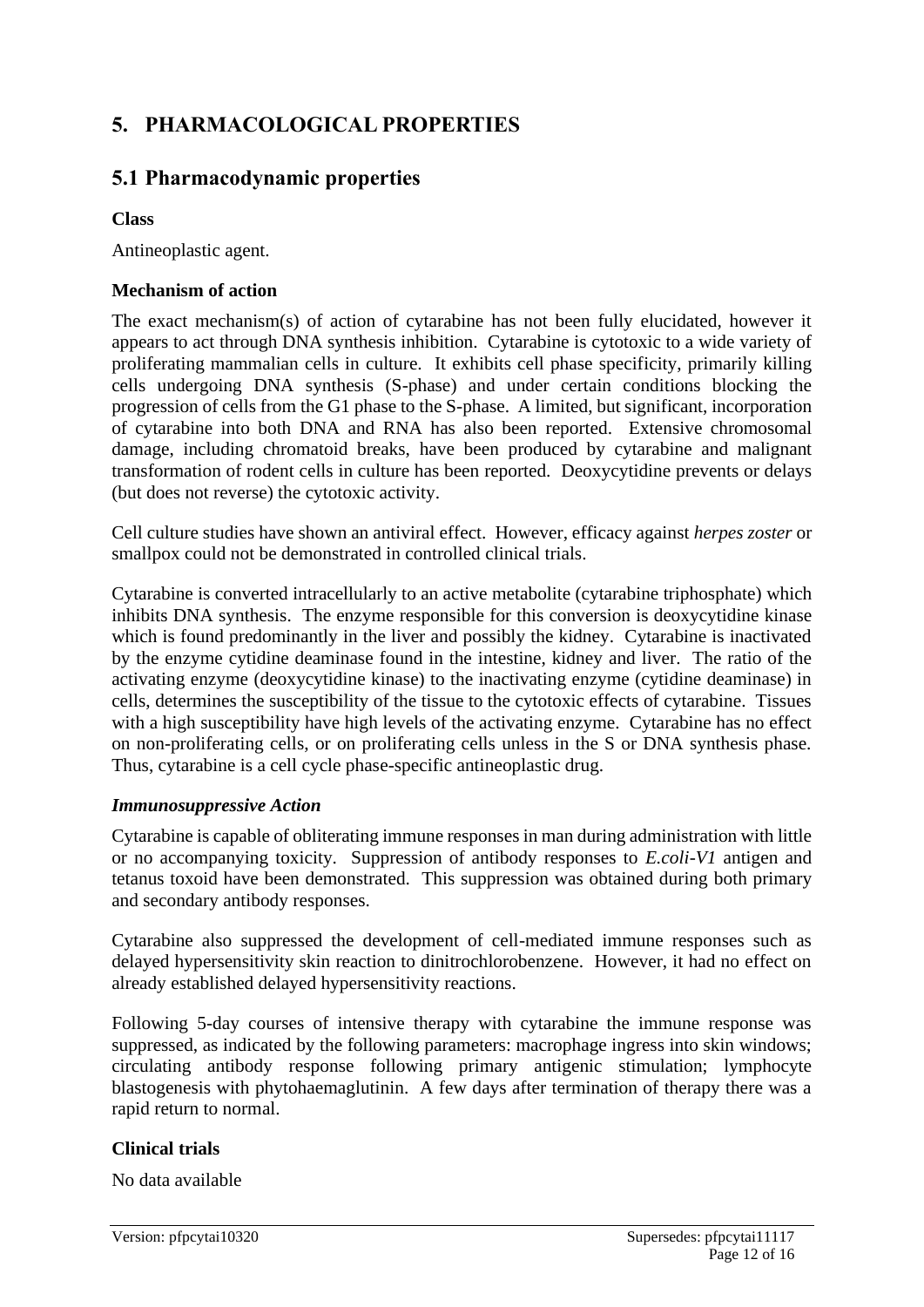# **5.2 Pharmacokinetic properties**

#### **Absorption**

Orally, less than 20% of a dose of cytarabine is absorbed from the gastrointestinal tract and is ineffective by this route. Subcutaneously or intramuscularly, tritium labelled cytarabine produces peak plasma concentrations of radioactivity within 20 - 60 minutes and are considerably lower than those attained after intravenous administration. Continuous intravenous infusions produce relatively constant plasma levels in 8 - 24 hours.

#### **Distribution**

Cytarabine is widely distributed into tissues including liver, plasma and peripheral granulocytes. Cytarabine crosses the blood brain barrier to a limited extent and is thought to cross the placental barrier. It is not known if cytarabine is distributed into milk.

Cerebrospinal fluid levels of cytarabine are low in comparison to plasma levels after single intravenous injection. However, in one patient in whom cerebrospinal levels were examined after 2 hours of constant intravenous infusion, levels approached 40 percent of the steady state plasma level. With intrathecal administration, levels of cytarabine in the cerebrospinal fluid declined with a first order half-life of about 2 hours. Because cerebrospinal fluid levels of deaminase are low, little conversion to ara-U was observed.

#### **Metabolism**

Intravenous doses of cytarabine exhibit a biphasic elimination, with an initial distribution halflife of about 10 minutes during which time a major portion of the drug is metabolised in the liver to the inactive metabolite uracil arabinoside. The secondary elimination half-life is longer, approximately 1 - 3 hours. Metabolism occurs also in the kidneys, gastrointestinal mucosa, granulocytes and other tissues.

#### **Excretion**

Cytarabine is mainly excreted via the kidney with 70 - 80% of a dose administered by any route appearing in the urine within 24 hours; approximately 90% as the metabolite and 10% as unchanged drug.

#### **5.3 Preclinical safety data**

**Genotoxicity**

No data available

#### **Carcinogenicity**

No data available

### **6. PHARMACEUTICAL PARTICULARS**

#### **6.1 List of excipients**

#### **Cytarabine 20 mg/mL**

hydrochloric acid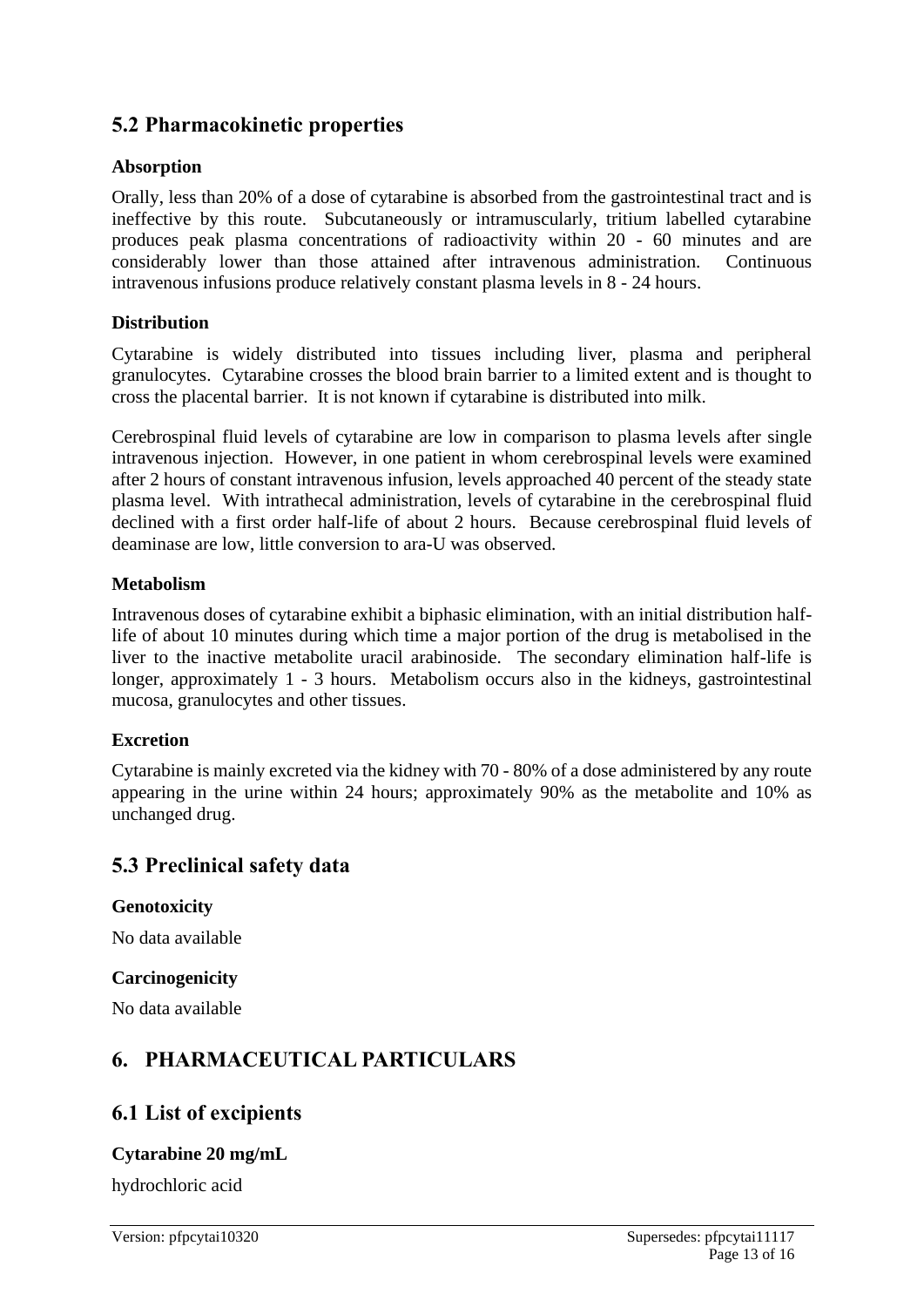sodium chloride sodium hydroxide water for injections **Cytarabine 100 mg/mL** hydrochloric acid sodium hydroxide water for injections

### **6.2 Incompatibilities**

Cytarabine must not be mixed with other medicinal products except those mentioned in Section 4.2 Dose and method of administration. Cytarabine has been known to be physically incompatible with heparin, insulin, fluorouracil, penicillins such as oxacillin and penicillin G sodium, and methylprednisolone sodium succinate.

### **6.3 Shelf life**

In Australia, information on the shelf life can be found on the public summary of the Australian Register of Therapeutic Goods (ARTG). The expiry date can be found on the packaging.

### **6.4 Special precautions for storage**

Store at 15°C to 25°C. Protect from light. Single use only. Discard unused portion. The expiry date (month/year) is stated on the package after EXP.

If a precipitate has formed as a result of exposure to low temperatures, redissolve by warming up to 55°C for no longer than 30 minutes and shake until the precipitate has dissolved. Allow to cool prior to use.

### **6.5 Nature and contents of container**

Cytarabine Injection 100mg in 5mL (sterile) Plastic Vial.

Cytarabine Injection 1g in 10mL (sterile) Plastic Vial.

Cytarabine Injection 2g in 20mL (sterile) Plastic Vial.

Cytarabine Injection 500mg in 25mL (sterile) Plastic Vial.

Not all presentations may be available locally.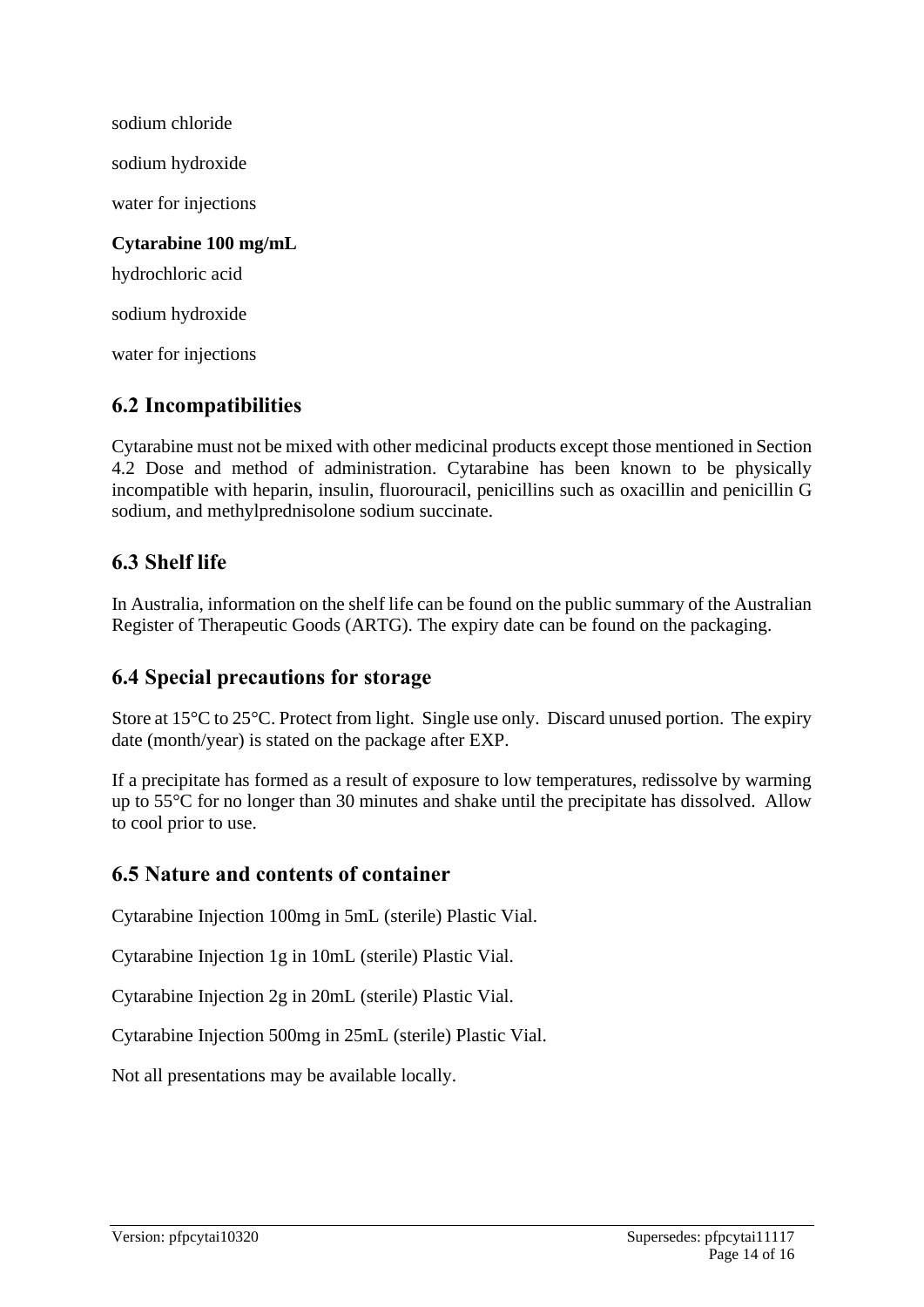# **6.6 Special precautions for disposal**

#### **Spills and Disposal**

If spills occur, restrict access to the affected area. Wear two pairs of gloves (latex rubber), a respirator mask, a protective gown and safety glasses. Limit the spread of the spill by covering with a suitable material such as absorbent towel or adsorbent granules. Spills may also be treated with 5% sodium hypochlorite. Collect up absorbent/adsorbent material and other debris from spill and place in a leak proof plastic container and label accordingly. Cytotoxic waste should be regarded as hazardous or toxic and clearly labelled `CYTOTOXIC WASTE FOR INCINERATION AT 1100°C'. Waste material should be incinerated at 1100°C for at least 1 second. Cleanse the remaining spill area with copious amounts of water.

In Australia, any unused medicine or waste material should be disposed of in accordance with local requirements.

# **6.7 Physicochemical properties**

Cytarabine is a synthetic nucleoside which differs from the normal nucleosides cytidine and deoxycytidine in that the sugar moiety is arabinose rather than ribose or deoxyribose. It is a white or almost white, crystalline powder, freely soluble in water, very slightly soluble in alcohol and in methylene chloride.

#### **Chemical structure**

Non-proprietary name: cytarabine

Chemical name: 1-beta-D-arabinofuranosylcytosine commonly known as ara-C**.**

The empirical formula of cytarabine is  $C_9H_{13}N_3O_5$  and the formula weight is 243.2.

The structural formula is:



#### **CAS number**

147-94-4

# **7. MEDICINE SCHEDULE (POISONS STANDARD)**

Schedule 4 (Prescription Only Medicine).